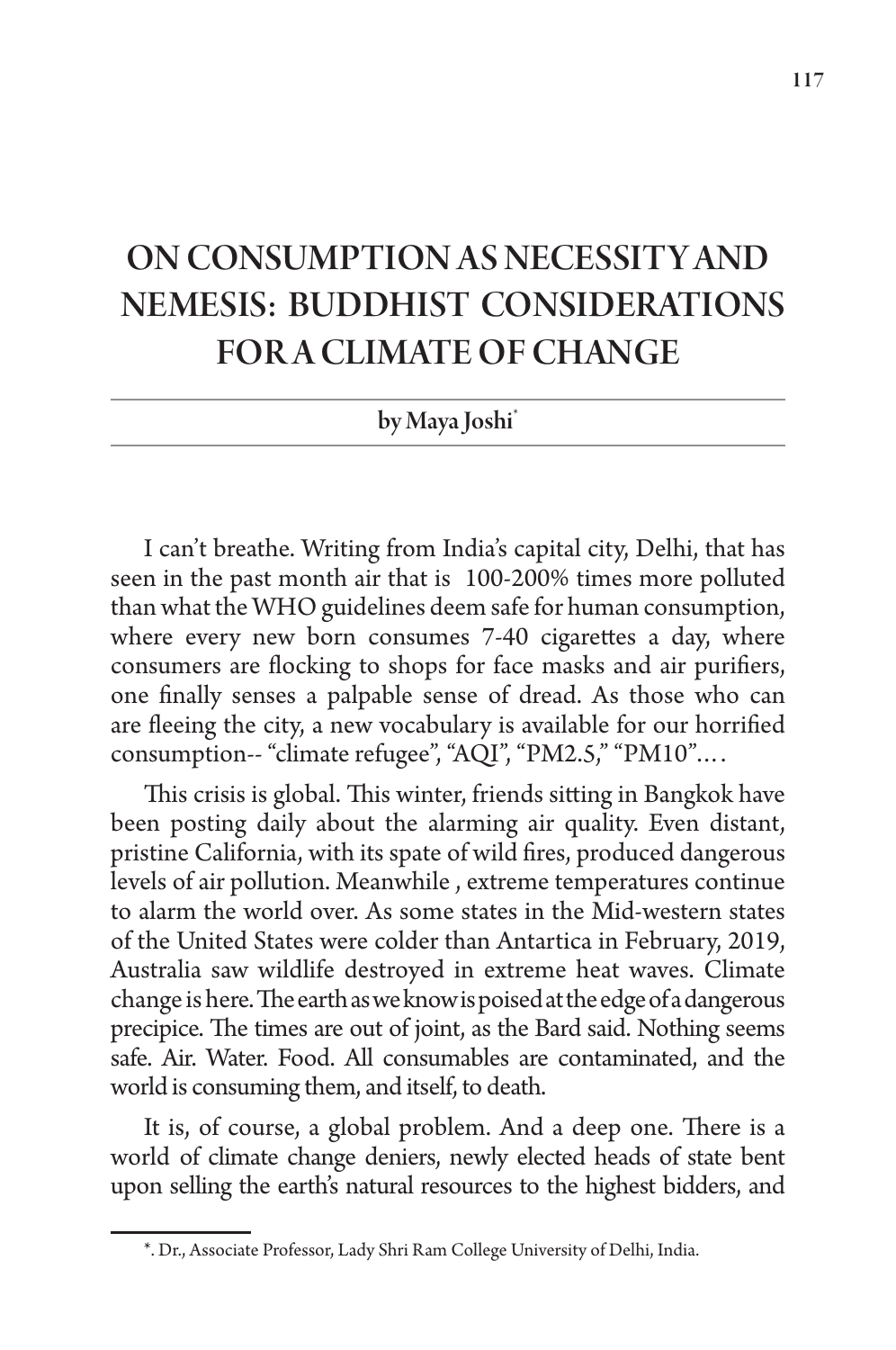irresponsible corporations putting profit above all public good. But there is also a global response to this irresponsible tango between the profit makers and those in power. These very forces are challenged by those who see the cycle of needless, destructive, and unsustainable production and consumption and call it by its right name. In enlightened corners everywhere, organisations, individuals, and even governments are saying "No". Mindfully, they are trying to develop alternative and appropriate technologies, changing lifestyles, embracing public transport, sharing resources, going organic, recycling.

What might the Buddhist underpinnings of these interventions be? How might self-declared Buddhists turn more towards praxis and translate these Buddhist concepts — The Eightfold Path, The Four Noble Truths, Sunyata (Emptiness) and Pratityasamutpada (Dependent Origination)—into crucial and urgent action to help save the planet and its delicate balance? How might the Buddhist insight into human psychology help us here? What aspects of the diverse Buddhist heritage would we need to highlight and emphasize in order to meet this urgent, immediate crisis? Or, should we as Buddhists, recognizing suffering's inevitability, even care?

The paper considers the above questions in the light of Buddhist philosophy, and a felt response to some efforts on the ground that the author has personally witnessed, as well as global thinking on ecology and sustainability, to generate a dialogue that bridges the gap between theory and practice, between hopelessness and hope.

## 1. WHEN BREATH BECOMES A BURDEN

Because the only alternative to responsible consumption in the 21<sup>st</sup> century is surrender to the meaning of consumption in its 19th century sense. The latter is the name of a fatal disease. A quick search for the meaning of the word consumption yields the following ironic and telling juxtaposition:

```
\frac{1}{\pi}kən's\Delta m(p)\int (a) n /
```
*noun*

the action of using up a resource.

"industrialized countries should reduce their energy consumption"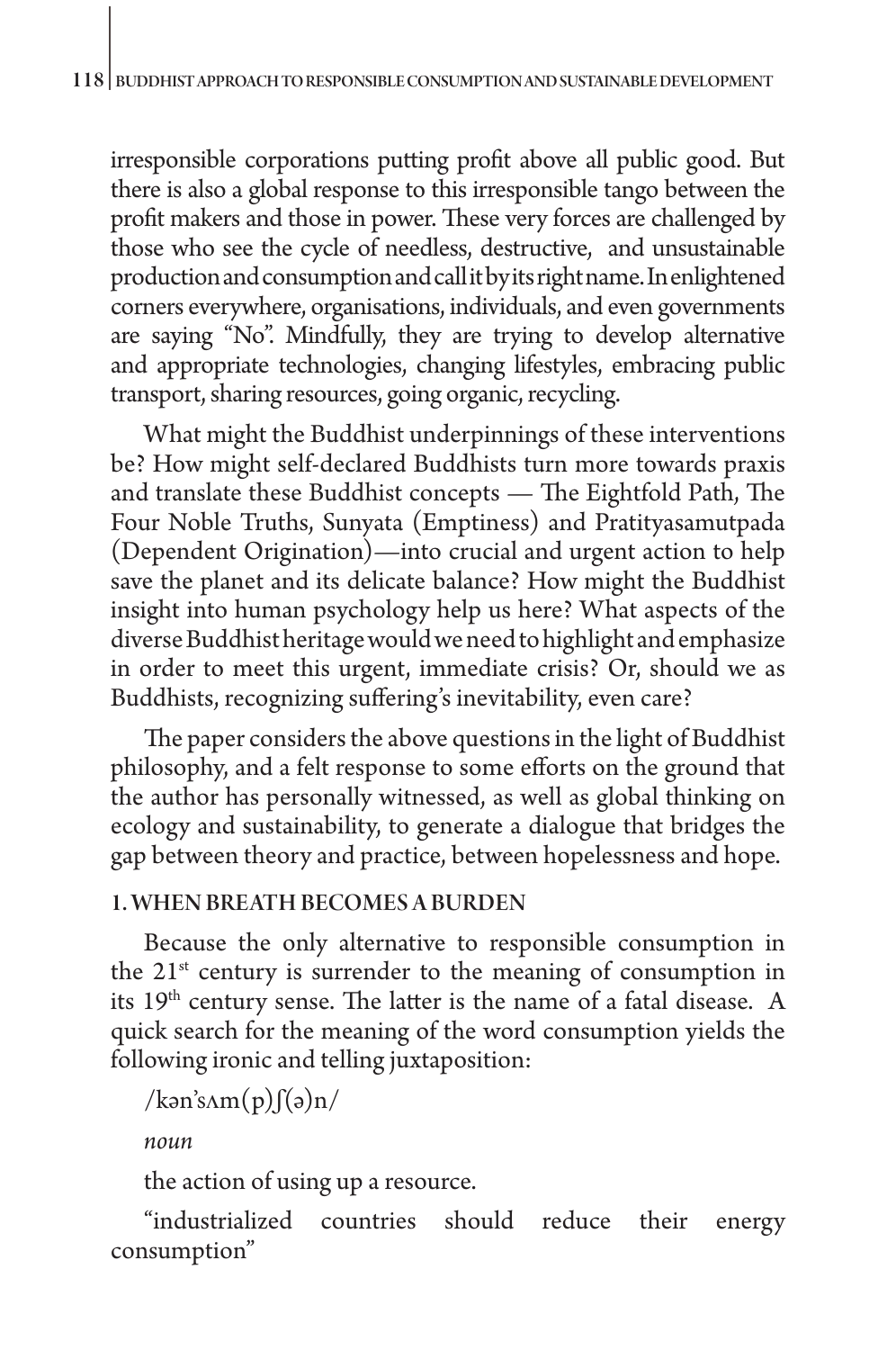synonyms: using up, use, utilization, expending, expenditure; More

DATED

a wasting disease, especially pulmonary tuberculosis.

"his mother had died of consumption"

 *synonyms:* tuberculosis, pulmonary tuberculosis, TB, wasting disease, emaciation; *archaic*phthisis "his mother had died of consumption"

#### 2. TWO VOICES FOR MOTHER EARTH

Even as I write, a very young woman from Sweden, Greta Thunberg, has made headlines with her powerful and hard-hitting address to a group of very powerful adults, at the UN Climate Change COP24 Conference, chiding them on their collective inaction. It is a ringing indictiment of a criminal neglect and wilful blindness, a robbery of the future. Her words, prophetic and powerful, are worth quoting:

"You only speak of green eternal economic growth because you are too scared of being unpopular. You only talk about moving forward with the same bad ideas that got us into this mess, even when the only sensible thing to do is pull the emergency brake. You are not mature enough to tell it like is. Even that burden you leave to us children. But I don't care about being popular. I care about climate justice and the living planet. Our civilization is being sacrificed for the opportunity of a very small number of people to continue making enormous amounts of money. Our biosphere is being sacrificed so that rich people in countries like mine can live in luxury. It is the sufferings of the many which pay for the luxuries of the few. The year 2078, I will celebrate my 75th birthday. If I have children maybe they will spend that day with me. Maybe they will ask me about you. Maybe they will ask why you didn't do anything while there still was time to act. You say you love your children above all else, and yet you are stealing their future in front of their very eyes. Until you start focusing on what needs to be done rather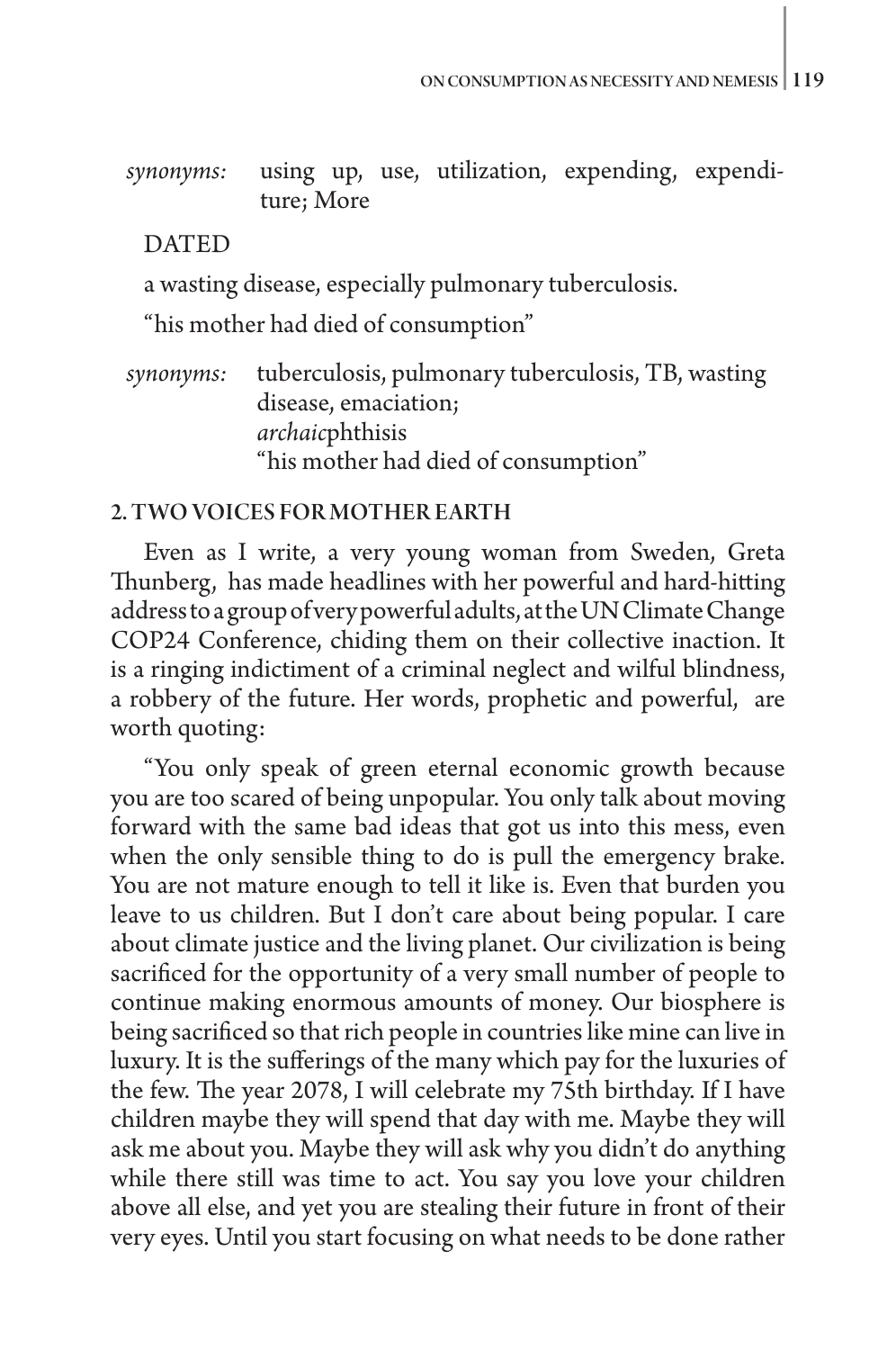than what is politically possible, there is no hope. We cannot solve a crisis without treating it as a crisis. We need to keep the fossil fuels in the ground, and we need to focus on equity. And if solutions within the system are so impossible to find, maybe we should change the system itself. We have not come here to beg world leaders to care. You have ignored us in the past and you will ignore us again. We have run out of excuses and we are running out of time. We have come here to let you know that change is coming, whether you like it or not. The real power belongs to the people."

Fifteen-year-old Greta Thunberg—clear headed and plainspeaking-- is not Buddhist. She comes from Sweden, a country with its own legacy of living close to nature, to ideals such as *lagom*, ('not too much, not too little', denoting balance, harmony, beauty and sufficiency. As with other Scandinavian cultures (Danish gives us the word *hygge*, denoting contentment), Sweden has a history of social justice, and welfare politics are part of its DNA. Howevr, in her astounding speech, the Buddhist echoes from a land very far away from where Buddhism holds sway are inescapable. Might she be an example of what a good Buddhist education achieves, leading its recipients to engage in Right Speech and Right Effort, components of the Eight-fold Path that Buddhists boast of? Are not the ideals of balance and harmony central to Buddhism? Is she not, in this speech, an example of mindfulness, of compassion, and of wisdom, all values held dear by Buddhists everywhere, despite stark and sometimes divisive differences in doctrinal focus and social practices? We will return to that.

But what do Buddhists contribute to this discourse? A very inspiring example would be the contemporary Buddhist teacher engaged earnestly with earthly problems, Thich Nhat Hanh who turns to lyrical prose to inspire a eco-friendly perspetive based on pround Buddhsit principles. Mindful walking in the Zen meditative tradition provides a template for living in a sustainable way. I quote from a particularly poignant one, 'Walking Tenderly on Mother Earth':

"Dear Mother Earth,

Every time I step upon the Earth, I will train myself to see that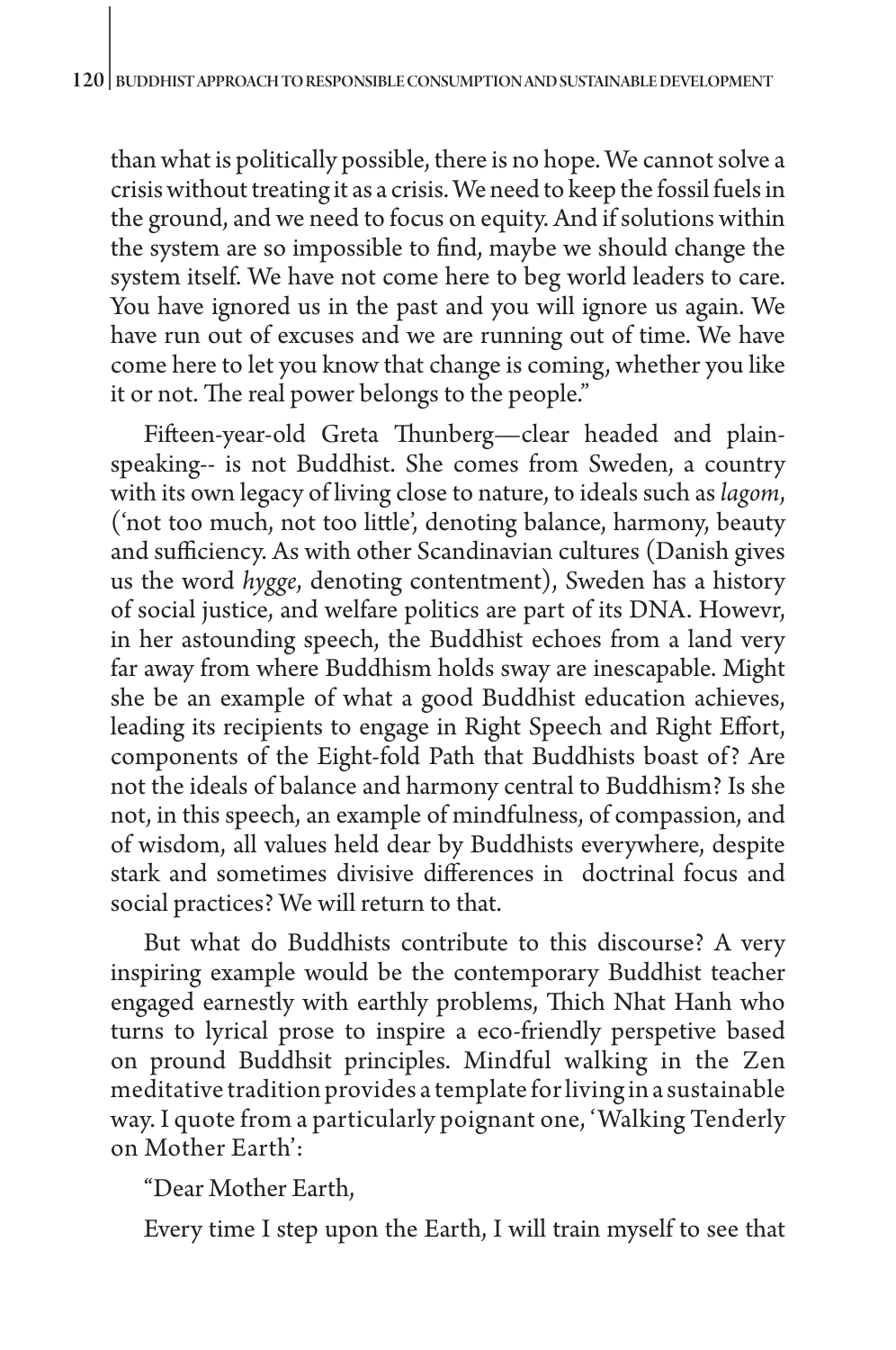I am walking on you, my Mother. Every time I place my feet on the Earth I have a chance to be in touch with you and with all your wonders.

With every step I can touch the fact that you aren't just beneath me, dear Mother, but you are also within me. Each mindful and gentle step can nourish me, heal me, and bring me into contact with myself and with you in the present moment.

Walking in mindfulness I can express my love, respect, and care for you, our precious Earth. I will touch the truth that mind and body are not two separate entities. I will train myself to look deeply to see your true nature: you are my loving mother, a living being, a great being—an immense, beautiful, and precious wonder.

You are not only matter, you are also mind, you are also consciousness. Just as the beautiful pine or tender grain of corn possess an innate sense of knowing, so, too, do you. Within you, dear Mother Earth, there are the elements of Earth, water, air and fire; and there is also time, space, and consciousness. Our nature is your nature, which is also the nature of the cosmos.

I want to walk gently, with steps of love and with great respect. I shall walk with my own body and mind united in oneness. I know I can walk in such a way that every step is a pleasure, every step is nourishing, and every step is healing—not only for my body and mind, but also for you, dear Mother Earth.

You are the most beautiful planet in our entire solar system. I do not want to run away from you, dear Mother, nor to hurry. I know I can find happiness right here with you. I do not need to rush to find more conditions for happiness in the future. At every step I can take refuge in you. At every step I can enjoy your beauties, your delicate veil of atmosphere and the miracle of gravity. I can stop my thinking.

I can walk relaxingly and effortlessly. Walking in this spirit I can experience awakening. I can awaken to the fact that I am alive, and that life is a precious miracle. I can awaken to the fact that I am never alone and can never die. You are always there within me and around me at every step, nourishing me, embracing me, and carrying me far into the future.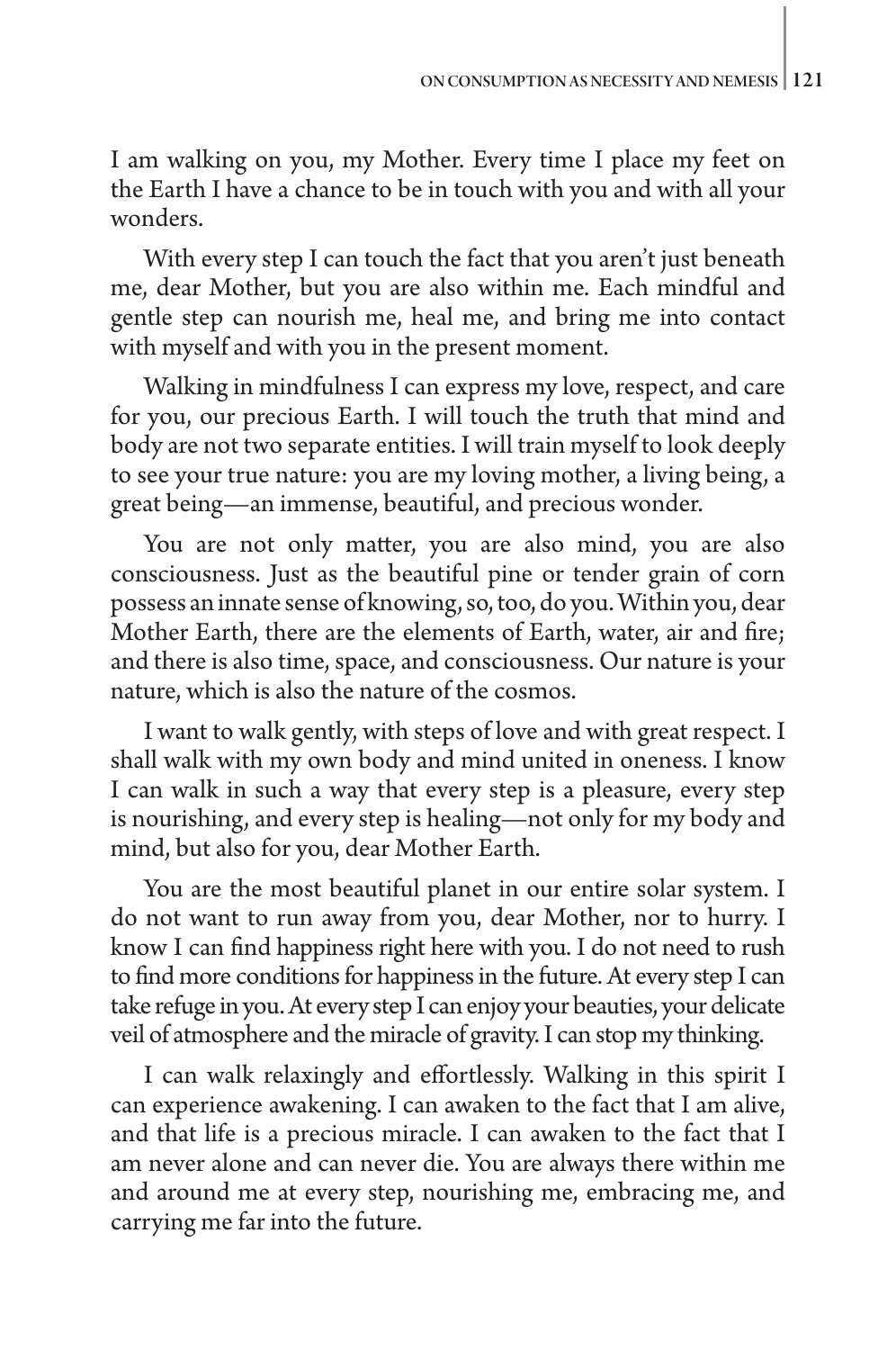Dear Mother, you wish that we live with more awareness and gratitude, and we can do this by generating the energies of mindfulness, peace, stability, and compassion in our daily lives. Therefore I make the promise today to return your love and fulfill this wish by investing every step I take on you with love and tenderness. I am walking not merely on matter, but on spirit."

There are obvious differences in the two speech acts quoted above. Thunberg speaks with measured anger, even contempt, representing a generation losing their patience. She speaks truth to the very powerful. She is clearly "doing politics: public, confrontational, compelling. She commands attention. Unlike Greta Thunberg, Thich Nhat Hahn is speaking in a different register, of a quieter, personal practice. The addressee is the self, the practitioner, who must internalize the message of love of all earth, embody it in daily practice. His voice is gentle, poetic. It animates that which appears inanimate. It waxes eloquent in ways that seem transcendental. But he does not escape reality, despite the poetic and the mystical registers. For he also engages; he, to literalize the metaphor, WALKS THE TALK. There is a different power at work here. A directness of perception, a bare honesty marks it. He is, of course, speaking as teacher, speaking from within a tradition well recognized a Buddhist, taking inspiration from such fundamental Buddhist truisms as the fact that Siddhartha Gautama, upon attaining enlightenment, made his first significant gesture the touching of the earth, a gesture of gratitude, an acknowledgement of his groundedness. The Earth-Touching Pose (*bhumisparsha mudra*) of the newly enlightened Buddha thus carries tremendous symbolic significance.

## 3. ANTHROPOCENTRISM AND CONSUMERISM

Spiritualism is too often visualized in terms of a trope of ascent. The aspirant "rises" above the mundane, evolves in to a more ethereal dimension, and sheds earthly attachments. There is a hierarchical relationship established between earth and sky via these images and metaphors. However, the Buddha touched the ground, *upon* becoming Buddha. Significantly, he also sat on the ground, under a tree, while his quest lasted. Indeed trees hold tremendous significance in the life of the Buddha, from his mother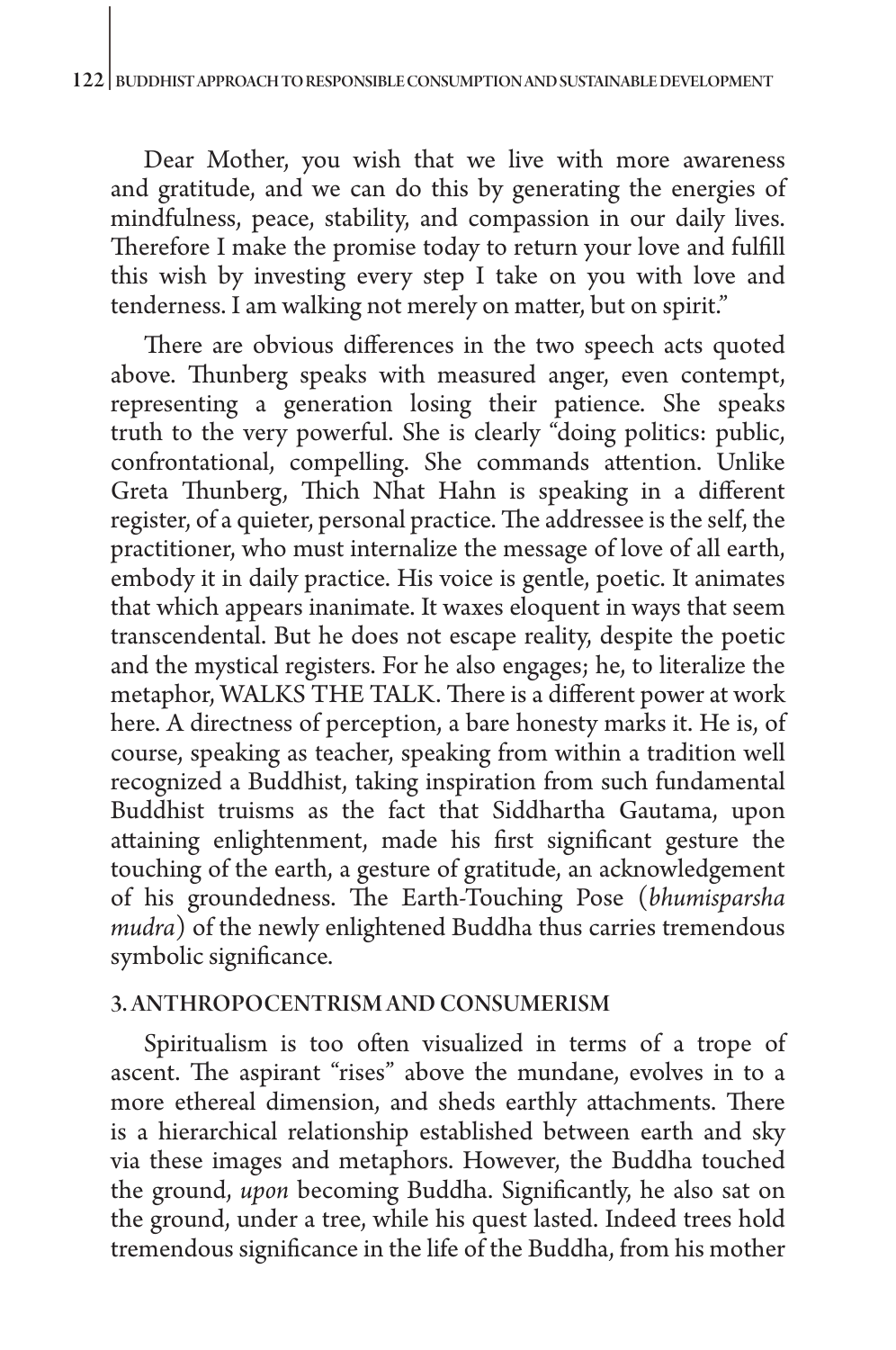giving birth under a *sal* tree, to his attainment of Bodhi under the tree so named, to the first sermon at Sarnath. He did not fly into the sky in denial of the earth, or of his earthly being. Wisdom consisted precisely in acknowledging the ground, the basis of existence, in expressing gratitude for the state of body and mind that made it possible to pursue the wisdom path. Significantly, in Buddhist lore, those in the god (*deva*) realm are seen to be more removed from the quest for enlightenment than those born on earth, as humans. One can overemphasize this point, of course. There is enough in Buddhist lore and scripture to also suggest a hierarchy of being between human and animal to make us reconsider this proposition. But it is still significant to recall that The Jataka Tales, an essential component of Buddhist literature in India at least, underscore the crucial significance of the non-human world. All beings are precious, because as per the theory of rebirth, we have been and will be (unless we purify our karma enough in this life) born as animals. In the Jataka Takes, animals are not only sentient; they are profoundly moral beings. The non-human world thus acquires moral stature and psychological depth and richness in the Buddhist imagination.

This is not unique to Buddhists, of course. Another inspirational example from the contemporary times is the Native American wisdom and righteous effort evident at the spirited and sustained resistance at Standing Rock. As keepers of the earth, the First Peoples are unparalleled. Their very world-view enjoins an unalienated continuity of being with all nature, apparently animate and that which appears inanimate. They tread softly on the earth, since the earth is home, not a resource to be exploited, not real estate to be carved up and quartered. The world of non-human beings is extended family, and economy and respect in the way humans live off and with earth is givens. In this they are one with tribal communities in India who have, in their native wisdom, been fighting rapacious mining corporations and their cronies in governments to retain the sanctity of holy mountains and rivers. They do not speak the language of scientific ecology, but their folk wisdom has provided ecological movements the world over with a vocabulary and perspective that offers an alternative to selfdestructive unchecked capitalism which thrives on a divide between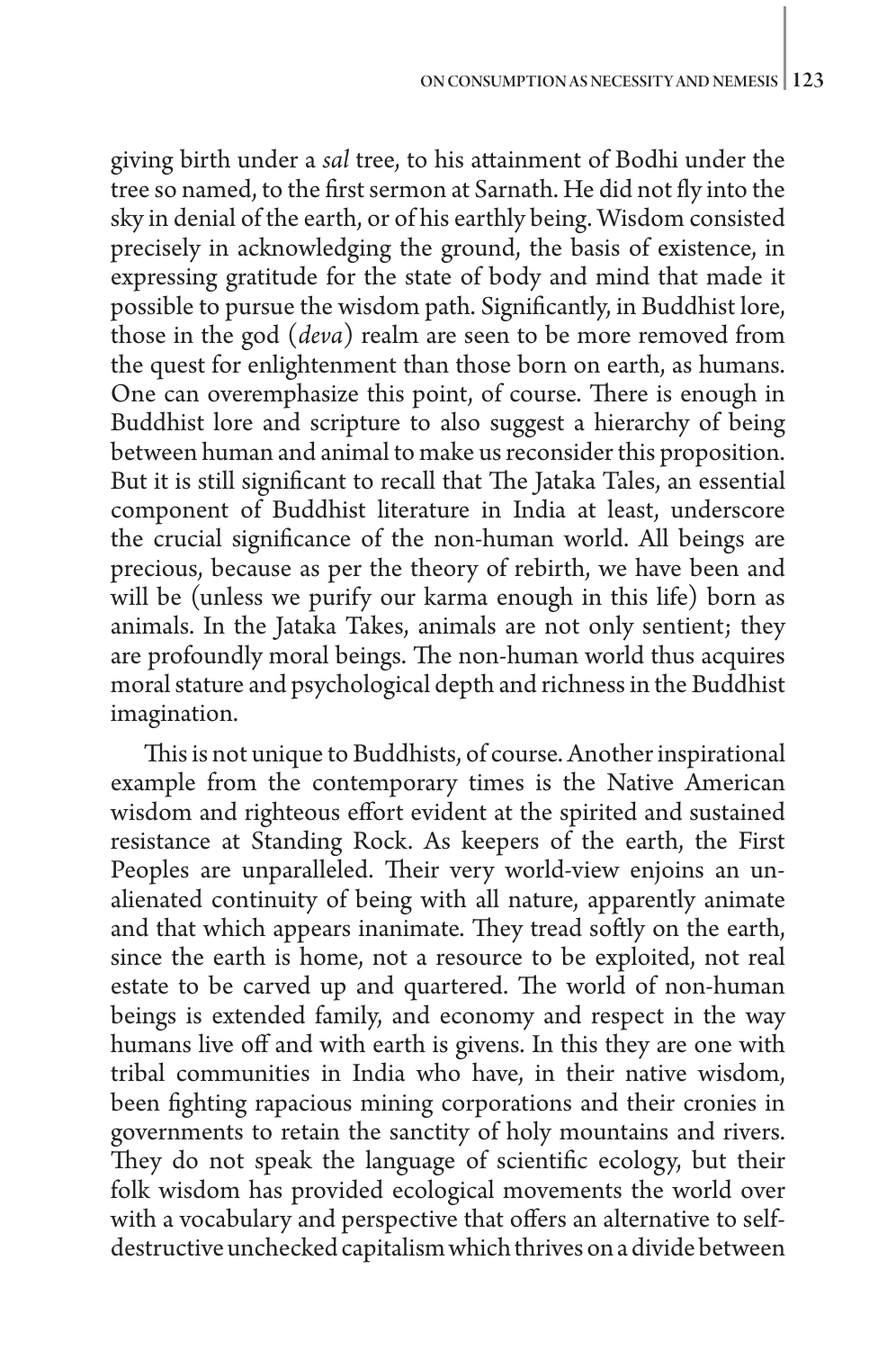Man and Nature and reward greed and ambition, obliterating the existential facts of shared habitat, human impermanence and eventual death.

This non-anthropocentric focus, which Buddhist traditions also share to some extent, disseminates respect for the earth and all its beings. Human hubris— built into philosophical traditions that view humans as innately superior to all forms of life, either due to Reason or Divine Origin-- is thus curtailed in favour of a profound ecological wisdom. Contemporary ecological discourses, such as work by Amitav Ghosh, have pointed to the root of the current crisis at least partly in a philosophical commitment to anthropocentrism. Modern science has developed along those lines, technological hubris has fed off it, and a cavalier approach to other species has been justified, seriously disrupting a fragile ecosystem. This anthropocentrism has been compounded by capitalism and industrial modernity, both of which combine to give us slogans to the effect that "Greed is Good". The human capacity to exploit nature, seen as inanimate resource, is seen as a proof of the species' superiority, and the motor of History. Thus "growth" as an end in itself, measured in a short-sighted economistic paradigm of increased GDP rather than qualitative markers or ethical concerns, has led to a cancerous proliferation of products, which then must be sold to gullible buyers, in the interest of which end, round-theclock advertising generates false consciousness. It is significant to note that Buddhist Bhutan serves as a pioneering example of an alternative discourse on GDP; it has made a name for itself for the invention and implementation of the Gross National Happiness index rather than one defined by mindless"productivity." It is not accidental that it boasts of 80% forest cover, fully organic agriculture, and strict controls on media and advertising. An enlightened and benevolent Buddhist monarchy (now segueing into democracy) sets an example that calls to mind the enlightened kingship of the Indian Buddhist Emperor Ashok.

#### 4. BUDDHIST PRINCIPLES AND PRACTICES REVISITED

Buddhism as a project of education into the true nature of reality can play a real role in turning awareness towards the delusions that consumer society thrives on. The doctrine of *Pratityasamutpada*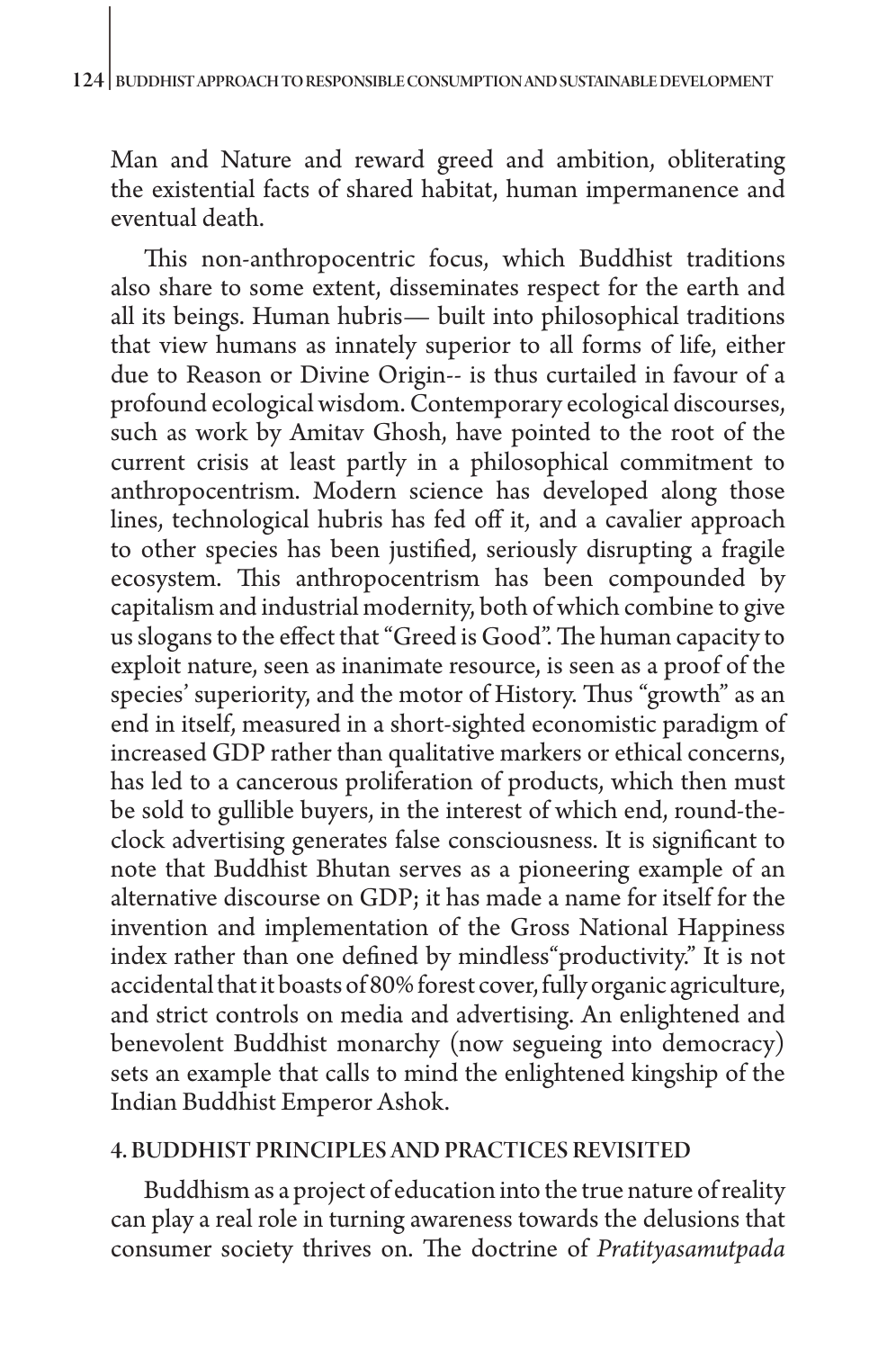(Dependent Origination) systematically unpacks the connections between wrong views, wrong aspirations, wrong livelihood and wrong effort. Ignorance of the true workings of the money machine, which sucks vitality and eats into the lifeblood of humans, is one way one can think of *avidya*. For this, it is vital that the Buddhist technique of mindfulness not get appropriated by the very productivity-machine that thrives on promoting mindless consumption. In other words, Buddhist teachers must exercise restraint and caution in making sure that techniques such as mindfulness or *vipassana* do not become tools for corporate executives to take a break, a mindfulness holiday, only to return refreshed to their often destructive roles in an exploitative system with renewed vigor. Right Livelihood must be a keystone of the larger concern with churning out mindful denizens of the planet.

The other very significant Buddhist ideal/concept that needs to be mobilized is the idea of the *sangha*. For individual effort, though valuable in cultivating right mental attitudes and curbing Desire and Delusion, is not enough when facing the challenge of climate change. The scale of the tragedy is so large, that concerted effort is needed across all boundaries to form supportive communities that work together, given each other emotional/spiritual encouragement and material support. The traditional notion of the *sangha* thus needs to be expanded to include not just those who have been ordained or initiated into a particular sect or school of the large and varied Buddhist tradition, but to all humanity with like-minded aspirations.

One of the ways the *sangha* thus reconceptualised can contribute is via the injunction that the Buddha gave to his disciples: to go forth and preach. So while the *sangha* works internally to strengthen itself, to sustain itself against very powerful forces, it also works outwardly in spreading the urgent wisdom, which alone can save the house from burning.

One question that obviously arises here is: is Buddhism unique in offering such resources for combating the menace of climate change or offering a perspective on sustainable development? Does offer a special or exclusive entry point? I think there is no reason to think it does or to insist on such exclusivity. It should suffice to note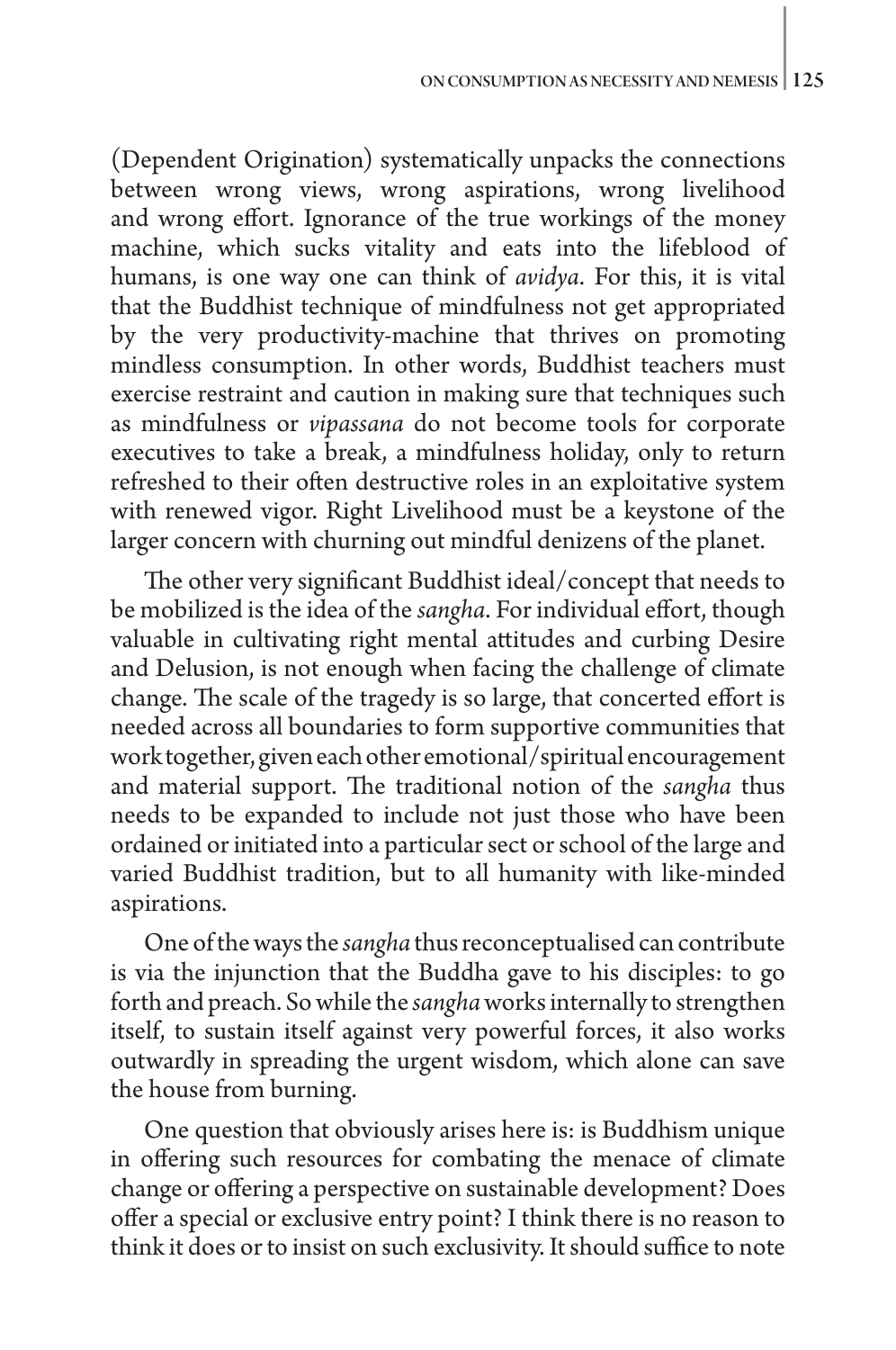that it offers a world-view that encourages a clear-eyed method of analyzing phenomena in terms of cause and effect. It offers little solace in terms of metaphysics, though theistic elements as well as ritualistic traditions do often seem to downplay the hardheaded philosophical core that many take to be the greatest contributions of the tradition. Wisdom (*prajna*) urges one towards seeing things as they are, seeing through false promises of happiness in blind consumption to see that unchecked consumptions is indeed consumptive disease, teachings on compassion (*karuna*) – for self and others—mandate that we not sink into indifference or hopelessness and instead work ceaselessly using skillful means (*upaya kausalya)* and perfection of energy/diligence (*viryaparamita*) for changing the world as we see it.

Thus a double effort is called for: the psychological and psychical work, the practice of mindfulness which requires a constant check on one's thoughts, speech, and action to see how one might be contributing to ecological violence. This would include a rigorous check on one's language use, one's consumption patterns, as well as the more ineffable and gentler practice of "loving the earth" a la Thich Nhat Hanh, practices which let the message seep into the body and mind in a myriad little ways such as a daily walk, a breathing exercise, or a sweep of the floor. However, the profoundest need to it cultivate what Thich Nhat Hahn calls Interbeing, a felt sense of the interconnectedness of all life.

Individual effort and little communities can only go that far. As Amitav Ghosh points out appositely in his unsparing survey of the challenges that climate change poses, a state of the planet he calls 'the great derangement': "Climate change is often described as a 'wicked problem'. One of its wickedest aspects is that it may require us to abandon some of our most treasured ideas about political virtue: for example, 'be the change you want to see'. What we need is to find a way out of the individualizing imaginary in which we are trapped."

The need to speak and act collectively on behalf of the planet and its more vulnerable life forms (and humans are included in that list!) requires a different kind of Buddhism, a more engaged kind. The *sangha* as concept is crucial here. This sangha must expand its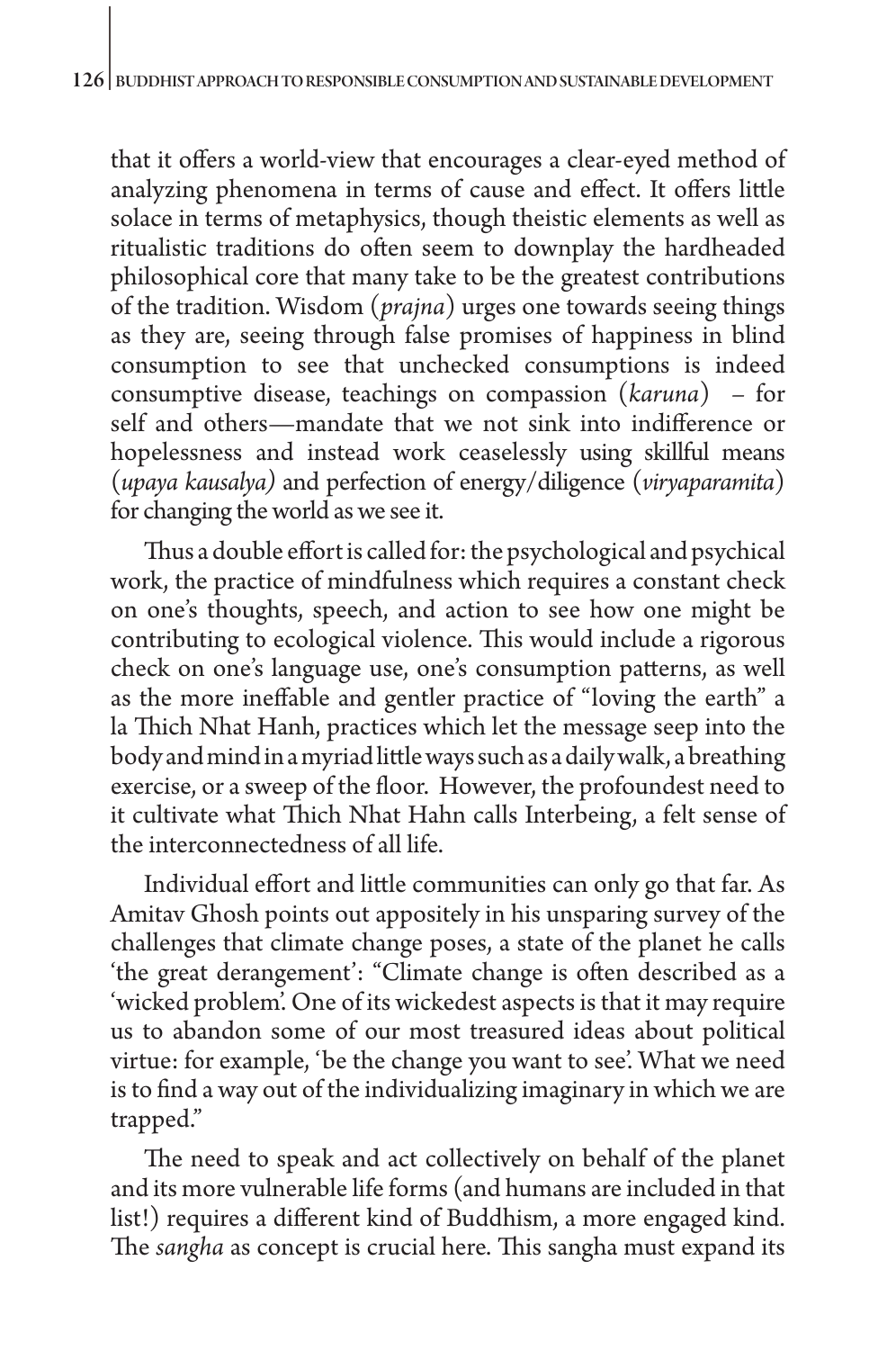range of vision forging alliances. As Bhikkhu Buddharakkhita from Uganda reminds us, the African concept of *Ubuntu* (I am because you are; you are because I am) is close to the Buddhist notion of Dependent Origination. This must be adopted to a capacious, even cosmic perspective, but always with one eye on the immediacy of each breath, the specificity of each step.

## 5. BY WAY OF A CONCLUSION

Buddhists would need to come out of their silos and face the crisis head-on. It would need going beyond labels, sects, and rivalries. Ultimately, it would need going beyond anything ideologically moribund. The planet recognizes no doctrines, and nature disregards national boundaries, and rewards no claimed superiority. Instead, it asks for a collective human humility in the face of an unprecedented crisis as well as confidence that together we can overcome. Buddhists can take a lead in this by relying on a superb set of cognitive, psychological, and institutional tools developed thousands of years ago but needed more than ever now

\*\*\*